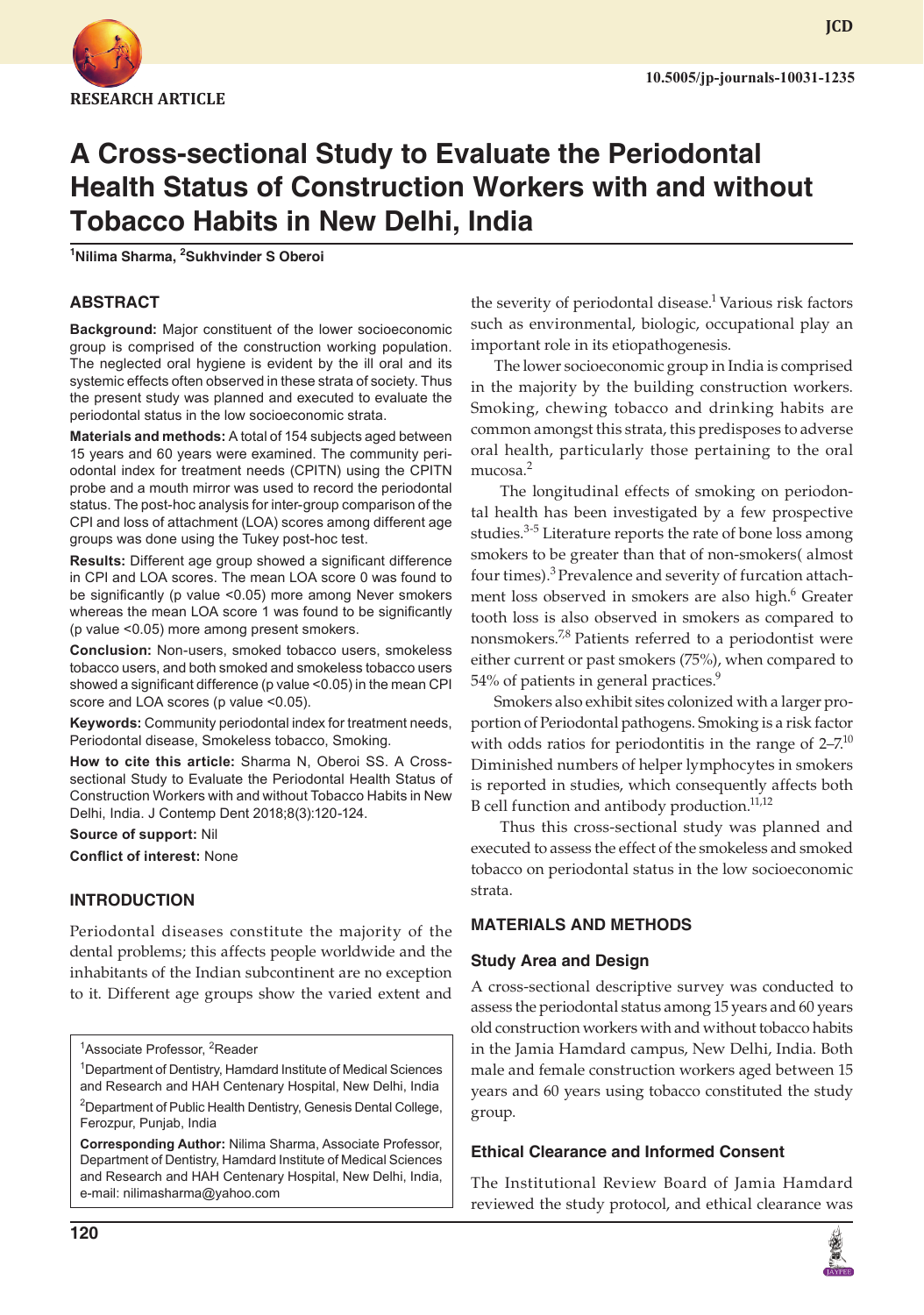given by the Institutional Ethics Committee. Written informed consents approved by the JHIEC were obtained from all the participants who had a habit of tobacco use (either smoking, use of smokeless tobacco or both) or no tobacco usage constitutes the study subjects. Those subjects under the age of 18 the written informed consent approved by the JHIEC was sought by the parents/ guardians.

### **Study Proforma**

The survey proforma was in accordance with the World Health Organization (WHO) oral health assessment form.<sup>13</sup> The general information included the demographic data (age, gender, the level of education, oral hygiene practices and adverse oral habits.) and the periodontal health status was measured using the community periodontal index and LOA.<sup>13</sup>

# **Sampling Design**

The study sample was collected using the convenient sampling method. The construction sites were selected which were near to the Jamia Hamdard Hospital. The building construction workers who fulfilled the inclusion and exclusion criteria were selected.

#### **Inclusion Criteria**

- Construction workers aged 15 years and above.
- Construction workers working at different construction sites in Jamia Hamdard campus and willing to participate in the study.

# **Exclusion Criteria**

- Construction workers with any systemic disease that adversely affect oral health.
- Construction workers who were not willing for the clinical oral examination.

# **Data Collection**

A total of 154 subjects aged between 15 years and 60 years were examined. The CPI  $(1982)^{13}$  was used to record the periodontal status by using the CPITN probe and a mouth mirror. Gingival bleeding, calculus, and periodontal pockets were used for assessment of periodontal tissues. The study population was divided into different age groups as per the WHO index age group criteria. The socioeconomic status was determined by the Kuppuswamy scale.<sup>14</sup>

The periodontal examination was carried out by a qualified periodontist using a plain mouth mirror and a WHO 621 periodontal probe. LOA was recorded from index teeth to obtain an estimate of the lifetime accumulated destruction of the periodontal attachment.

# **Statistical Analysis**

The statistical analysis was performed using the statistical package for social sciences (SPSS) version 21.0. The comparison of mean CPI scores was done among the various age groups using the one-way analysis of variance (ANOVA) test. The post-hoc analysis for inter-group comparison of the CPI scores among different age groups was done using the Tukey post-hoc test.

### **RESULTS**

Among construction workers, there were 77 (55.0%) subjects from 15 to 25 years age group, 38 (24.7%) subjects from 26 to 35 years age group, 29 (18.8%) subjects from 36-50 years age group and 10 (6.5%) subjects from above 50 years age group.

One-way ANOVA test was used for comparison of mean CPI score 0, CPI score 1, CPI score 2, CPI score 3, CPI score 4 and CPI score X was done among the various age groups. There was a significant difference in CPI score 0, 1, 2, 3, 4 and X score between different age groups. The inter-group comparison between the different age groups showed that the mean CPI score 1 (bleeding observed directly or by using a mouth mirror after probing) was significantly more among 36 to 50 years age group in comparison to 15–25 years age group. The mean CPI score 2 (Calculus detected during probing but all of the black band on the probe visible) was significantly more among 15–25 years, 26–35 years and 36–50 years in comparison to more than 50 years age group. The mean CPI score 3 (Pocket 4–5 mm) was significantly more among those above 50 years age group in comparison to 15–25 years and 26–35 years. The mean CPI score 4 (Pocket 6 mm or more) was significantly more among more than 36–50 years age group in comparison to 15–25 years and 26–35 years. The mean CPI score X (Excluded sextant) was significantly more among the greater than 50 years age group in comparison to 15–25 years, 26–35 years and 36–50 years (Table 1).

The comparison of mean LOA score 0, LOA score 1, LOA score 2, LOA score 3, LOA score 4 and LOA score X was done among 15–25 years, 26–35 years, 36–50 years and More than 50 years age group using the one-way ANOVA test which showed a significant difference across the age groups. The post-hoc analysis for intergroup comparison of the LOA scores among different age groups was done using the Tukey post-hoc test. The LOA score 0 was significantly more among 15–25 years and 26–35 years in comparison to 36–50 years and More than 50 years. The LOA scores 1, 2, 3 and 4 showed a significant increase with age with higher scores reported among 36 to 50 and more than 50 years age groups (Table 2).

*Journal of Contemporary Dentistry, September-December 2018; 8(3):120-124* **121**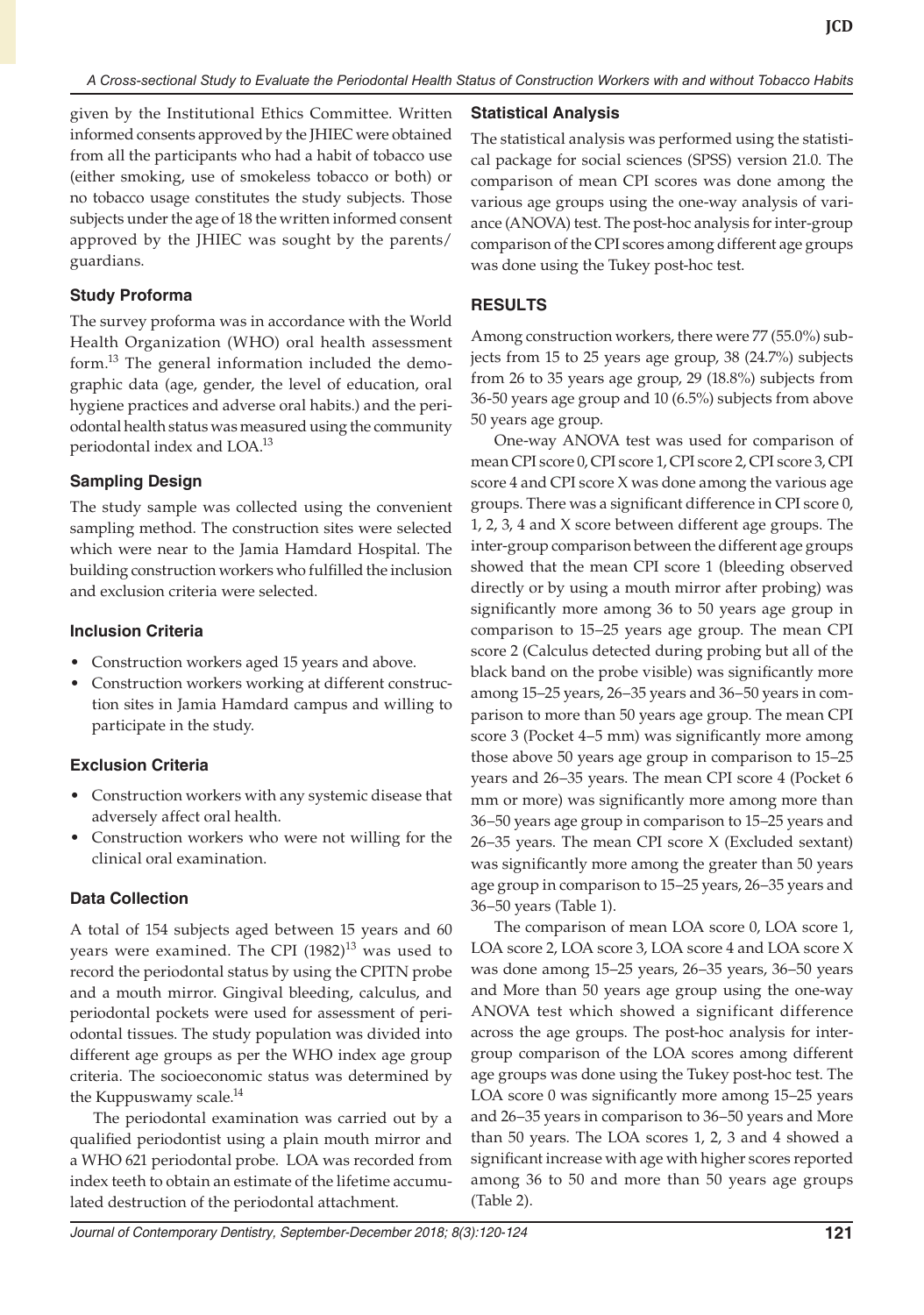#### *Nilima Sharma, Sukhvinder S Oberoi*

|             |           |                          | <b>Table 1:</b> Comparison of Mean CPI scores between different age groups |                        |                             |          |                      |                                      |  |  |  |  |  |
|-------------|-----------|--------------------------|----------------------------------------------------------------------------|------------------------|-----------------------------|----------|----------------------|--------------------------------------|--|--|--|--|--|
|             |           | $15 - 25$<br>years $(1)$ | $26 - 35$<br>years $(2)$                                                   | $36 - 50$<br>years (3) | More than 50<br>years $(4)$ | Over-all | p value <sup>a</sup> | Post-hoc<br>comparisons <sup>b</sup> |  |  |  |  |  |
| CPI score 0 | Mean      | 0.30                     | 0.29                                                                       | 0.07                   | 0.10                        | 0.19     | $0.001*$             | 1.2 > 3.4                            |  |  |  |  |  |
|             | SD.       | 0.08                     | 0.06                                                                       | 0.03                   | 0.05                        | 0.06     |                      |                                      |  |  |  |  |  |
| CPI score 1 | Mean      | 0.71                     | 0.39                                                                       | 0.17                   | 0.20                        | 0.37     | $0.011*$             | 1 > 2 > 3.4                          |  |  |  |  |  |
|             | <b>SD</b> | 0.13                     | 0.12                                                                       | 0.05                   | 0.06                        | 0.09     |                      |                                      |  |  |  |  |  |
| CPI score 2 | Mean      | 4.70                     | 4.84                                                                       | 4.69                   | 3.50                        | 4.43     | $0.008*$             | 1.2.3 > 4                            |  |  |  |  |  |
|             | <b>SD</b> | 1.25                     | 1.30                                                                       | 1.37                   | 1.10                        | 1.26     |                      |                                      |  |  |  |  |  |
| CPI score 3 | Mean      | 0.23                     | 0.47                                                                       | 0.69                   | 1.50                        | 0.72     | $< 0.001*$           | 4 > 3 > 1.2                          |  |  |  |  |  |
|             | SD.       | 0.04                     | 0.18                                                                       | 0.21                   | 0.37                        | 0.20     |                      |                                      |  |  |  |  |  |
| CPI score 4 | Mean      | 0.04                     | 0.00                                                                       | 0.31                   | 0.48                        | 0.21     | $0.025*$             | 4 > 3 > 1.2                          |  |  |  |  |  |
|             | <b>SD</b> | 0.01                     | 0.00                                                                       | 0.10                   | 0.03                        | 0.04     |                      |                                      |  |  |  |  |  |
| CPI score X | Mean      | 0.00                     | 0.00                                                                       | 0.07                   | 0.80                        | 0.22     | $< 0.001*$           | 4 > 3 > 1.2                          |  |  |  |  |  |
|             | SD        | 0.00                     | 0.00                                                                       | 0.02                   | 0.27                        | 0.07     |                      |                                      |  |  |  |  |  |

<sup>a</sup>One-way ANOVA test; <sup>b</sup>Post-hoc tukey test; \*Significant difference

**Table 2:** Comparison of Mean LOA scores between different age groups

|             |           | $15 - 25$<br>years $(1)$ | $26 - 35$<br>years $(2)$ | $36 - 50$<br>years (3) | More than 50<br>years $(4)$ | Over-all | p value <sup>a</sup> | Post-hoc<br>comparisons <sup>b</sup> |  |
|-------------|-----------|--------------------------|--------------------------|------------------------|-----------------------------|----------|----------------------|--------------------------------------|--|
| LOA score 0 | Mean      | 5.60                     | 5.08                     | 3.21                   | 2.60                        | 4.12     | $0.001*$             | 1.2 > 3 > 4                          |  |
|             | <b>SD</b> | 1.78                     | 1.55                     | 1.01                   | 0.98                        | 1.33     |                      |                                      |  |
| LOA score 1 | Mean      | 0.27                     | 0.66                     | 1.83                   | 1.70                        | 1.12     | $0.005*$             | 3.4 > 2 > 1                          |  |
|             | <b>SD</b> | 0.09                     | 0.18                     | 0.66                   | 0.70                        | 0.41     |                      |                                      |  |
| LOA score 2 | Mean      | 0.10                     | 0.18                     | 0.70                   | 0.80                        | 0.45     | $0.019*$             | 3.4 > 1.2                            |  |
|             | <b>SD</b> | 0.02                     | 0.04                     | 0.16                   | 0.18                        | 0.10     |                      |                                      |  |
| LOA score 3 | Mean      | 0.01                     | 0.05                     | 0.08                   | 0.10                        | 0.06     | $0.031*$             | 3.4 > 2 > 1                          |  |
|             | <b>SD</b> | 0.01                     | 0.02                     | 0.03                   | 0.03                        | 0.02     |                      |                                      |  |
| LOA score 4 | Mean      | 0.00                     | 0.03                     | 0.25                   | 0.31                        | 0.15     | $0.035*$             | 4 > 3 > 1.2                          |  |
|             | <b>SD</b> | 0.00                     | 0.01                     | 0.09                   | 0.10                        | 0.05     |                      |                                      |  |
| LOA score X | Mean      | 0.01                     | 0.00                     | 0.27                   | 0.50                        | 0.20     | $< 0.001*$           | 4 > 3 > 1.2                          |  |
|             | <b>SD</b> | 0.01                     | 0.00                     | 0.09                   | 0.18                        | 0.07     |                      |                                      |  |

<sup>a</sup>One-way ANOVA test; <sup>b</sup>Post-hoc tukey test; \*Significant difference

There was a significant difference (p-value  $< 0.05$ ) in the mean CPI score between non-users, smoked tobacco users, smokeless tobacco users and Both smoked and smokeless tobacco users. The mean CPI score was significantly more among tobacco users in comparison to the non-users. The mean CPI score 0 and 1 was significantly more among non-users whereas CPI score 2 was significantly more among smoked tobacco users, Smokeless tobacco users and both smoked and smokeless tobacco users. The mean CPI score 3 and 4 was significantly more among smokeless tobacco users and both smoked and smokeless tobacco users in comparison to smoked tobacco users alone which was significantly more than non-users (Table 3).

Non-users, smoked tobacco users, smokeless tobacco users, and both smoked and smokeless tobacco users showed a significant difference ( $p$  value <0.05) in the mean LOA score. The mean LOA score 1 and 2 was significantly more among smoked tobacco users and both smoked and smokeless tobacco users. The mean LOA score 3 and 4 was significantly more among smoked tobacco users, smokeless tobacco users and both smoked and smokeless tobacco users (Table 4).

# **DISCUSSION**

Gingivitis was significantly predominant among 36–50 years age group and a higher incidence of periodontitis was observed in 36–50 years age group and above 50 years. Those above the 50 years age group presented with the highest score of X (excluded sextant). LOA scores, when compared within various age groups, showed a greater score in the higher age groups.

Waerhaug et al. explain the strong correlation between age, and periodontal breakdown is attributed to the altered equilibrium between plaque attack and host response.<sup>15</sup> Literature reports the prevalence of periodontal disease of any degree to be  $98.3\%$ .<sup>16</sup> Also, data from German factory workers,<sup>17</sup> marble mine<sup>18</sup> and beedi factory workers<sup>19</sup> revealed none of the workers were free of periodontal disease.

The CPI gives normative rather than scientific information. It gives no information about the natural history of periodontal disease and is not a specific detector of the destructive agents in periodontal disease. Assessment of treatment needs was excluded as it has become complicated due to recent advances in the understanding the etiology, pathogenesis, and treatment of the disease. $^{20}$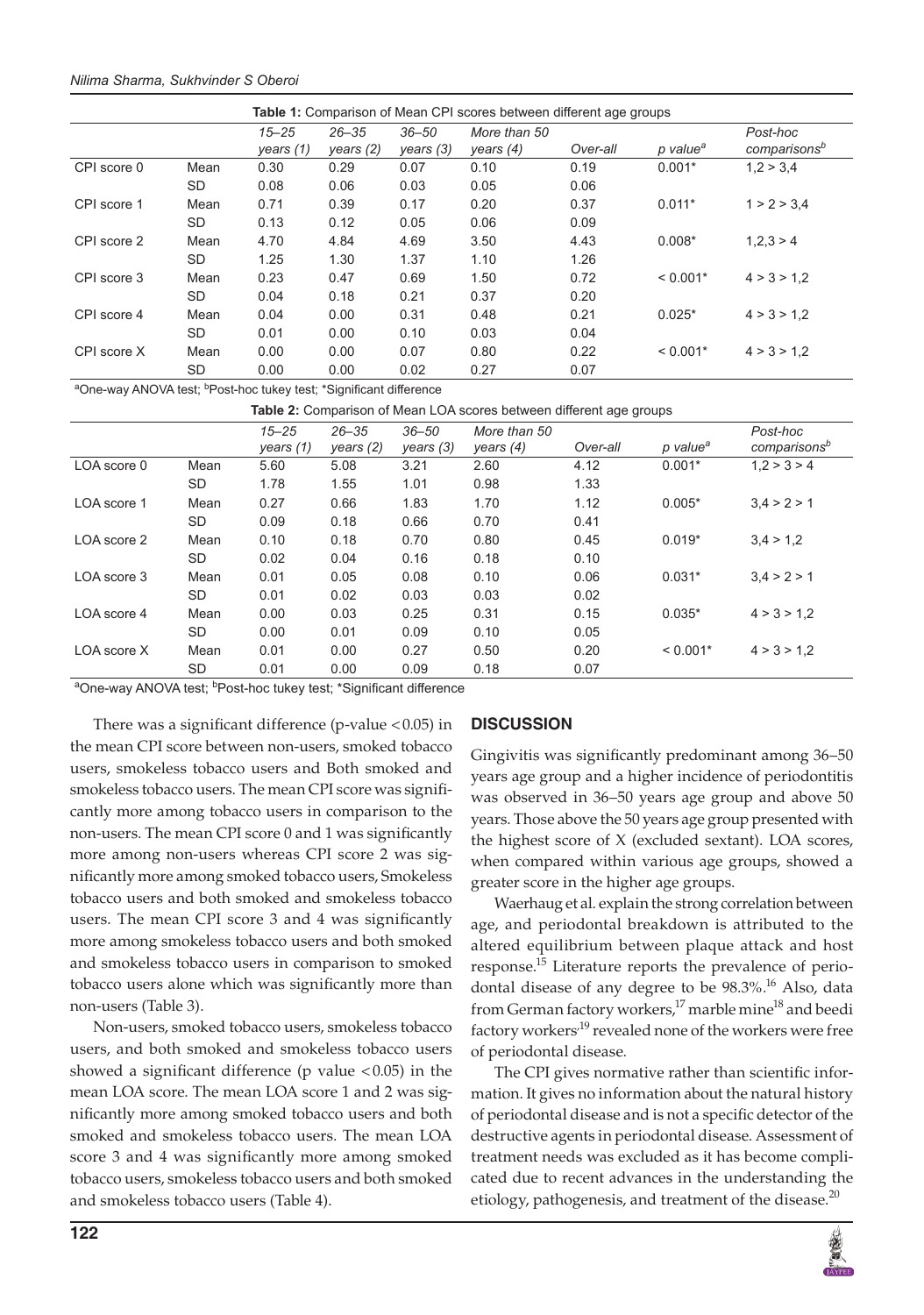*A Cross-sectional Study to Evaluate the Periodontal Health Status of Construction Workers with and without Tobacco Habits*

**Table 3:** Comparison of mean CPI scores among tobacco users and non-users

|                                                  | CPI score 0  |      | CPI score 1 |      | CPI score 2 |      | CPI score 3 |      | CPI score 4 |      | CPI score X |      |
|--------------------------------------------------|--------------|------|-------------|------|-------------|------|-------------|------|-------------|------|-------------|------|
|                                                  | SD<br>Mean   |      | Mean        | SD   | Mean        | SD   | Mean        | SD   | Mean        | SD   | Mean        | SD   |
| Non-user <sup>(1)</sup>                          | 0.42<br>0.13 |      | 0.47        | 0.16 | 4.00        | 1.23 | 0.23        | 0.10 | 0.02        | 0.01 | 0.00        | 0.00 |
| Smoked tobacco users <sup><math>(2)</math></sup> | 0.19         | 0.06 | 0.40        | 0.12 | 4.42        |      | 1.10 0.70   | 0.21 | 0.14        | 0.04 | 0.14        | 0.04 |
| Smokeless tobacco users <sup>(3)</sup>           | 0.21         | 0.11 | 0.50        | 0.18 | 4.81        | 1.32 | 0.40        | 0.13 | 0.09        | 0.03 | 0.00        | 0.00 |
| Both smoked and smokeless<br>tobacco users $(4)$ | 0.43<br>0.14 |      | 1.29        | 0.38 | 4.64        |      | 1.12 0.39   | 0.11 | 0.10        | 0.04 | 0.00        | 0.00 |
| Over-all                                         | 0.31         | 0.11 | 0.67        | 0.21 | 4.47        | 1.19 | 0.43        | 0.14 | 0.09        | 0.03 | 0.04        | 0.01 |
| p value                                          | $0.023*$     |      | $< 0.001*$  |      | $0.049*$    |      | $0.044*$    |      | $0.039*$    |      | $0.048*$    |      |
| post-hoc comparisons                             | 1,4 > 2,3    |      | 4 > 1.2.3   |      | 2,3,4 > 1   |      | 2 > 3.4 > 1 |      | 2 > 3.4 > 1 |      | 2 > 1,3,4   |      |
| $\sim$ $\sim$                                    |              |      |             |      |             |      |             |      |             |      |             |      |

<sup>a</sup>One-way ANOVA test; <sup>b</sup>Post-hoc tukey test; \*Significant difference

**Table 4:** Comparison of mean LOA scores among tobacco users and non-users

|                                                  | LOA score 0 LOA score 1 |             |          |             | LOA score 2 |           | LOA score 3 |             | LOA score 4 |           | LOA score X |      |
|--------------------------------------------------|-------------------------|-------------|----------|-------------|-------------|-----------|-------------|-------------|-------------|-----------|-------------|------|
|                                                  | Mean                    | SD          | Mean     | SD          | Mean        | SD        | Mean        | SD          | Mean        | SD        | Mean        | SD   |
| Non-user <sup>(1)</sup>                          | 5.17                    | 2.09        | 0.53     | 0.15        | 0.17        | 0.04      | 0.00        | 0.00        | 0.00        | 0.00      | 0.00        | 0.00 |
| Smoked tobacco users <sup><math>(2)</math></sup> | 4.07                    | 1.33        | 1.14     | 0.34        | 0.53        | 0.11      | 0.05        | 0.02        | 0.04        | 0.02      | 0.14        | 0.04 |
| Smokeless tobacco users <sup>(3)</sup>           | 5.12                    | 2.12        | 0.89     | 0.18        | 0.24        | 0.09      | 0.04        | 0.01        | 0.02        | 0.01      | 0.00        | 0.00 |
| Both smoked and smokeless<br>tobacco users $(4)$ | 4.86                    | 2.01        | 1.14     | 0.32        | 0.40        | 0.13      | 0.04        | 0.02        | 0.02        | 0.01      | 0.00        | 0.00 |
| Over-all                                         | 4.81                    | 1.89        | 0.93     | 0.25        | 0.34        | 0.09      | 0.03        | 0.01        | 0.00        | 0.00      | 0.04        | 0.01 |
| p value                                          | 0.098                   |             | $0.020*$ |             | $0.012*$    |           | $0.021*$    |             | $0.046*$    |           | $0.048*$    |      |
| N/A<br>post-hoc comparisons<br>$\sim$            |                         | 2.4 > 3 > 1 |          | 2.4 > 3 > 1 |             | 2,3,4 > 1 |             | 2 > 3.4 > 1 |             | 2 > 1,3,4 |             |      |

<sup>a</sup>One-way ANOVA test; <sup>b</sup>Post-hoc tukey test; \*Significant difference

Understandably, the mean LOA score 0 was found to be significantly (p value <0.05) more among never smokers whereas the mean LOA score 1 was found to be significantly (p value < 0.05) more among present smokers. A 6-year longitudinal study in the literature reported smokers had 50% less improvement in probing depth and CAL than non-smokers.<sup>21</sup>

 A clinical study of patients treated in general dental practice reported that the percentage of sites with probing depths greater than 4 mm was 15% in young smokers as compared to 6% in non-smokers.<sup>22</sup>

A significant difference in the CPI scores 0, 1, 2, 3, 4, and X between non-tobacco users and smoked, smokeless and both smoked and smokeless tobacco users was observed. This is in conjunction with reports from literature; in examination confined to facial surfaces of mandibular incisor teeth (where quid of smokeless tobacco is commonly kept), significant increases in both gingival recession and attachment loss.<sup>23</sup>

 Tobacco is consumed in both smoking and smokeless forms. *Beedi* ( made with tobacco wrapped in a *Bauhinia Racemosa* leaf is a form of cigarette) is a popular form of tobacco smoked in several countries in South East Asia and the Middle East. Higher incidence of severe periodontitis is found in cigarette smokers than snuff users.<sup>21</sup>

Compared with never-smokers, long-term smokers had very high odds ratios (ORs of 7.1 and 5.7 respectively) for having  $1+$  sites with  $5+$  mm attachment loss.<sup>24</sup>

 The quality of species rather than quantity is attributed to the difference in periodontal status observed in smokers as compared to nonsmokers.<sup>25</sup> Synergism of local effects from cigarette smoking on the pathogens environment and a deleterious effect on the host response are important factors greater severity of periodontal destruction in smokers.<sup>26</sup>

As a sequele to the apoptotic modifications induced in polymorphonuclear cells by nicotine; the lifespan of neutrophils is reduced and modulation of their bactericidal activities.<sup>26</sup> Nicotine exposure inhibits production of superoxide anion and hydrogen peroxide which play a pivotal role in the antimicrobial action.<sup>27</sup>

The genetic and phenotypic modifications by various risk factors influence the distribution and severity of periodontal disease. With the identification of various risk factors; periodontal disease may not present a linear progression and is not age-dependent.

 The regulatory ban on tobacco use by the government, the print and visual media emphasizing the deleterious effects of tobacco use; tobacco still finds its place amidst the society. The pictorial warnings on the tobacco products are not a deterrent to the habituated. Tobacco is an identifiable risk factor in the progression of periodontal disease.<sup>28</sup>

Poor oral hygiene is an undisputed risk factor for periodontal disease; various other attributes like genetic predisposition, smoking habits, etc. play a role in its etiopathogenesis. Tobacco is an identifiable risk factor in the progression of periodontal disease. Role of genetic predisposition remains undisputed.